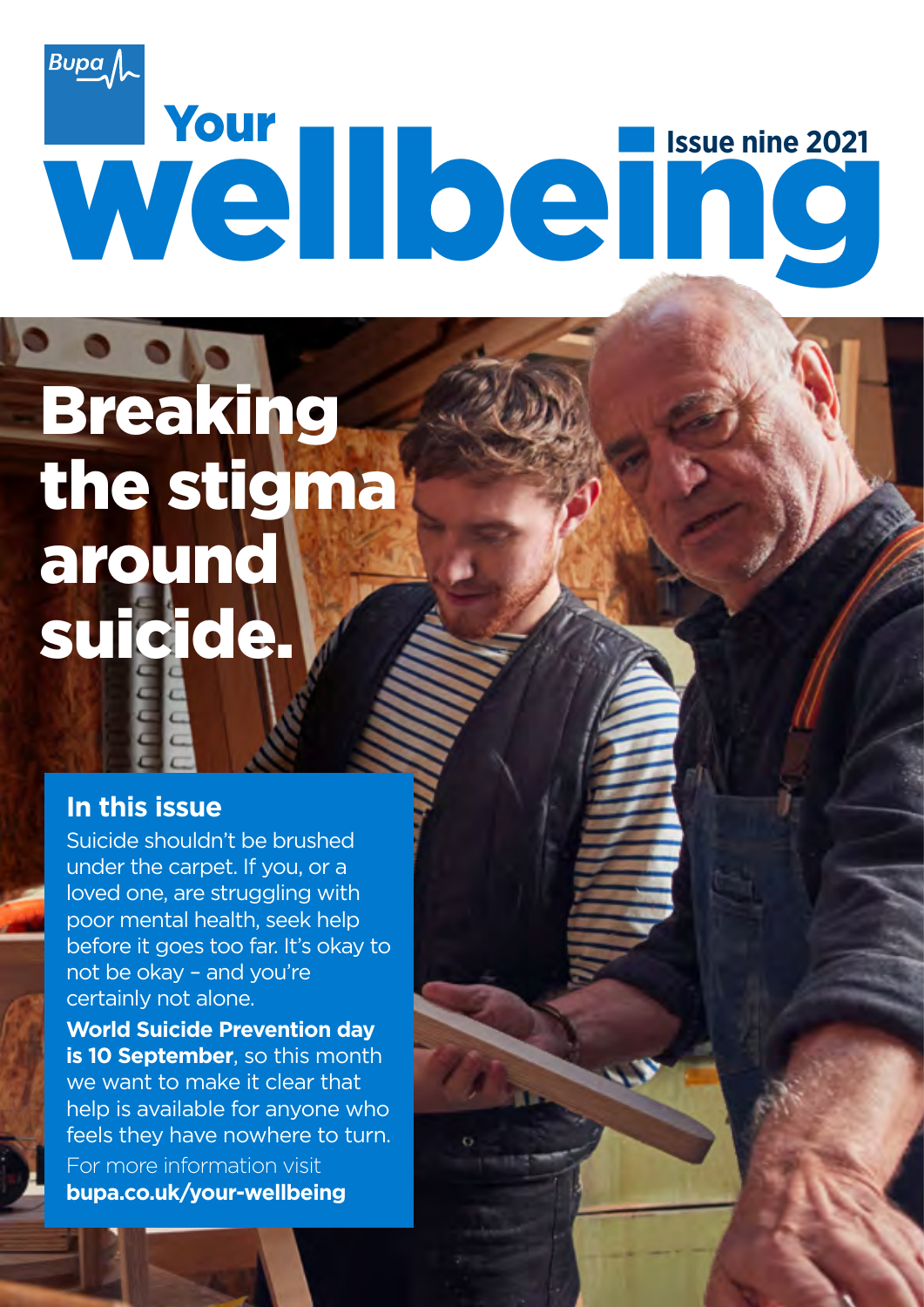Many people think about suicide at some point in their lifetime, but not everyone seeks the support they need. Suicide is on the rise in the UK, and one of the biggest causes of death among men under the age of 50.

Suicidal thoughts can build over time or may change from one moment to the next. Some people with suicidal thoughts may think their loved ones will be better off without them or think about ending their life. They may be overwhelmed by feelings of hopelessness, worthlessness or depression and believe they'll never be happy again.

They may even look into ways to take their own life or make clear plans.

But no one has to struggle on their own. With the right treatment and support. most people who have felt suicidal go on to live fulfilling lives.

#### **Signs you're struggling**

If you're struggling with your mental health, you may not realise it at first. You may just find it hard to cope with everyday life. Or you may recognise you have suicidal thoughts but not know what to do about them. The earlier you let someone know how you're feeling, the quicker you'll be able to deal with it.

#### Everyone's different, but you may:

- **Feel restless and agitated**
- $\blacksquare$  feel very tired all the time
- $\blacksquare$  find it hard to sleep
- $\blacksquare$  want to cry all the time
- not feel hungry, or binge on food instead
- $\blacksquare$  not want to look after yourself
- $\blacksquare$  find it hard to concentrate or think clearly
- use alcohol, smoking or drugs to try to make yourself feel better
- $\blacksquare$  not want to do things you usually enjoy
- avoid talking to other people
- have an urge to hurt yourself

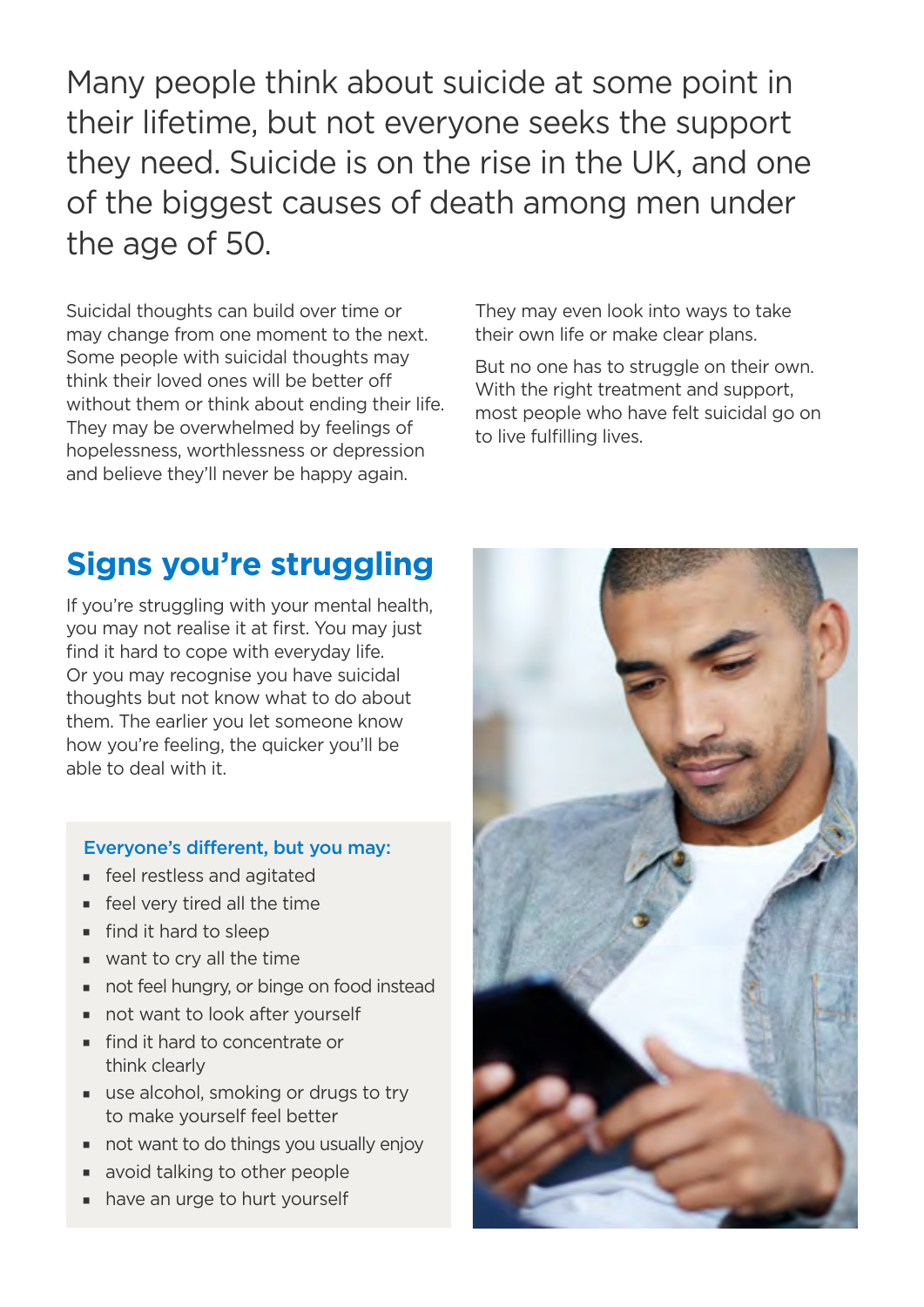#### **If you need help now**

Don't wait – get help straight away if you or someone else needs it.

#### Samaritans | NHS | Mind

**Samaritans** is available **NHS Services** has a list **Number of the Mind website**, a week, all year round.  $\|\cdot\|$  help for mental health.  $\|\cdot\|$  button at the top left of

**116 123** (UK and ROI)

24 hours a day, seven days  $\begin{vmatrix} 1 & 0 & 0 \\ 0 & 0 & 0 \end{vmatrix}$  of where to get urgent  $\begin{vmatrix} 1 & 0 & 0 \\ 0 & 1 & 0 \end{vmatrix}$  click on the 'Get help now' Call its free helpline on  $\begin{array}{|c|c|c|c|c|c|}\n\hline\n\end{array}$  This tool is designed to help you understand what's to talk to someone. happening to you and how you can help yourself.

> If you think you may harm yourself or are worried someone else may come to immediate harm, **call the emergency services on 999**  or go to your local accident and emergency department.

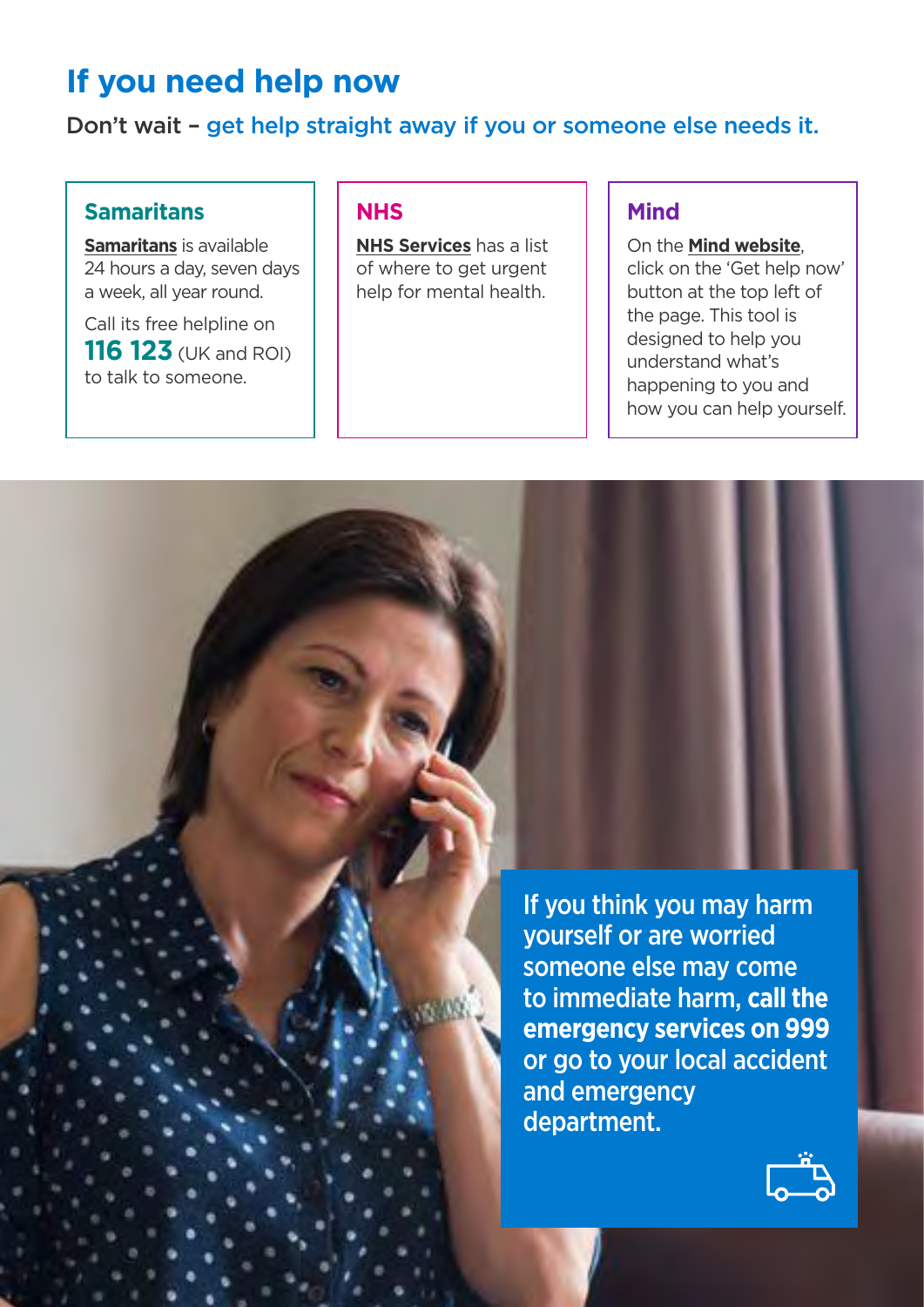### **Help yourself**

If you're finding it hard to cope during tough times, there are lots of things you can do to help improve your mental health. Everyone's different so you need to find what works for you.



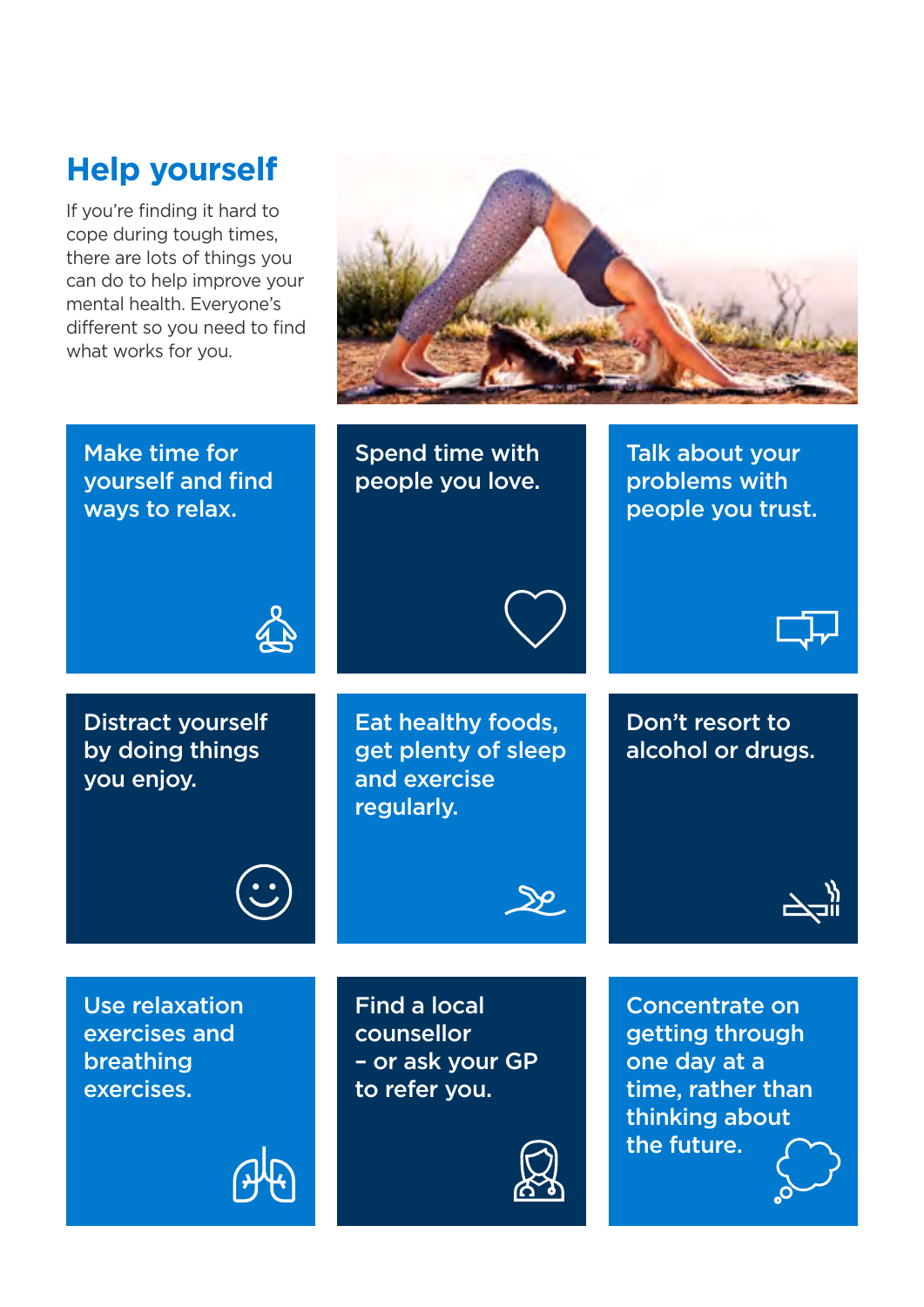#### **If you're worried about someone else**

If someone tells you they're having suicidal thoughts, always take them seriously. You don't have to be able to solve their problems. But, if you feel you can, offer support and encourage them to talk about how they're feeling.

Evidence shows that asking someone if they're suicidal can help to protect them. Doing this will hopefully prompt them to tell you how they feel.

You can ask Samaritans to call them directly to see if they want to talk to someone they don't know.

Reaching out to someone, and talking to them, can 'burst the bubble' if they're close to the point of suicide. It can make them feel safe, connected and worthy.

It's important to bear in mind that looking after someone who's struggling with suicidal thoughts and feelings is hard. It's important to look after yourself too.

#### **Call 116 123**

**You can ask Samaritans to call someone you're worried about directly to see if they want to talk to someone they don't know.**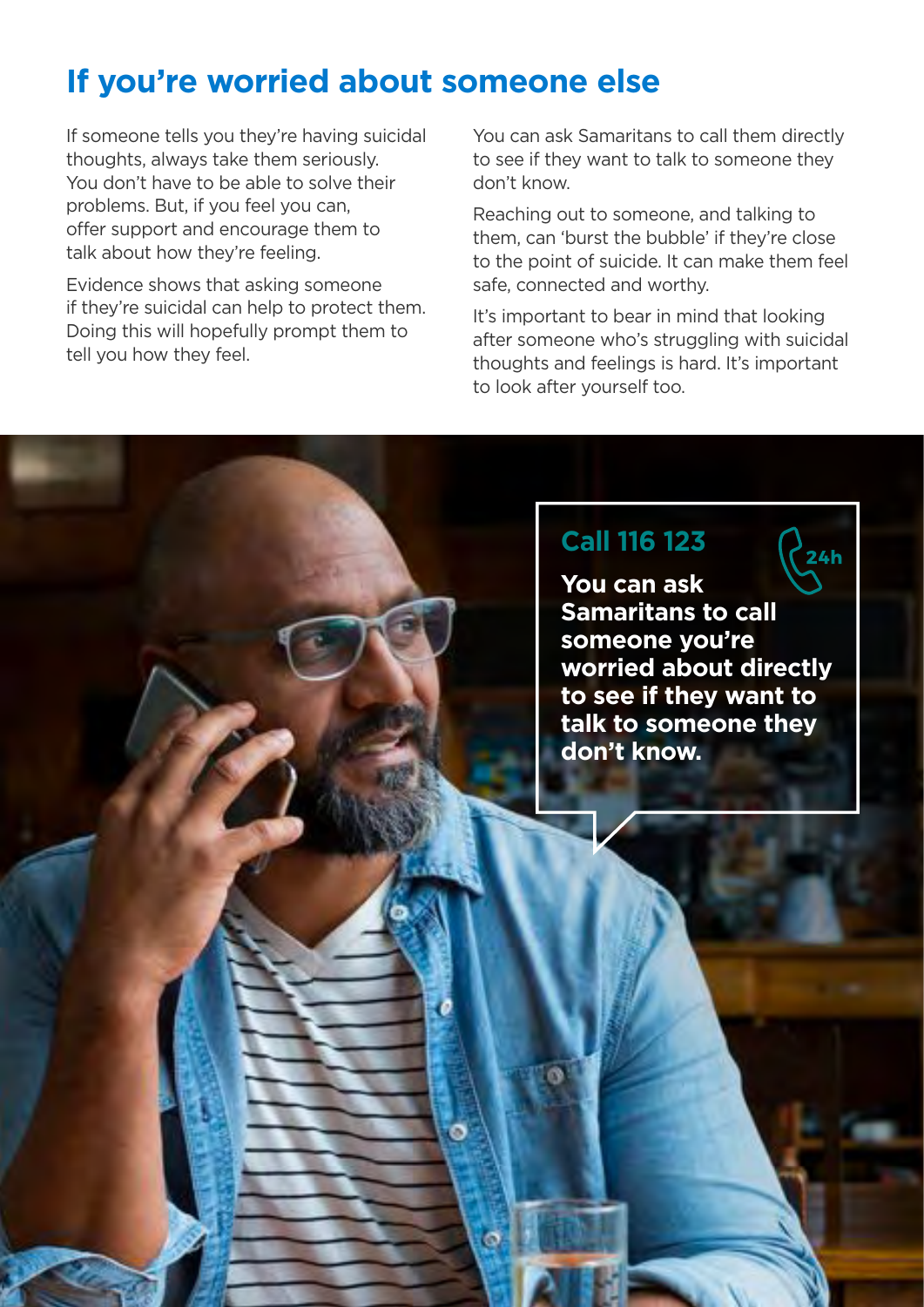#### **Hear from our experts**

#### **Bianca Clarke Cognitive Behavioural Therapist at Bupa**

"It can be difficult to recognise if somebody is feeling suicidal, as they may not want other people to be aware of their plans. However, there are a few things that we might pick up on that may alert us that the person is thinking of ending their life. It may be that they have started to give away their possessions or get their affairs in order. They may be saying goodbye to

people they love. Their mood might shift from being very distressed to all of a sudden very calm. They might make plans to get hold of the tools to act on the intention of suicide. If you notice these things in somebody, just ask and open up a conversation about it. This may feel uncomfortable, but you never know – you may just save a life."

**Laura Oates Cognitive Behavioural Therapist at Bupa** 

"Suicidal thoughts are common, but most people tend not to share them. Sometimes, it may seem that suicide is a good way to get away from something or the only route out of a situation that seems hopeless. Suicidal people are experiencing a great deal of pain. They may feel very isolated and ashamed of these feelings.

If you feel suicidal, make a deal with yourself not to act immediately. Remember, difficult feelings come and go, while suicide is a permanent

solution to a temporary problem. Talking can reduce the pain. Keep yourself away from risky items and situations and contact someone. If you feel you're in imminent danger, call 999 or go to your nearest A&E.

If you feel someone you know could be feeling suicidal, pluck up your courage and ask them if they're thinking about ending their life. The fact that you can talk about it may allow them to do the same and make all the diference."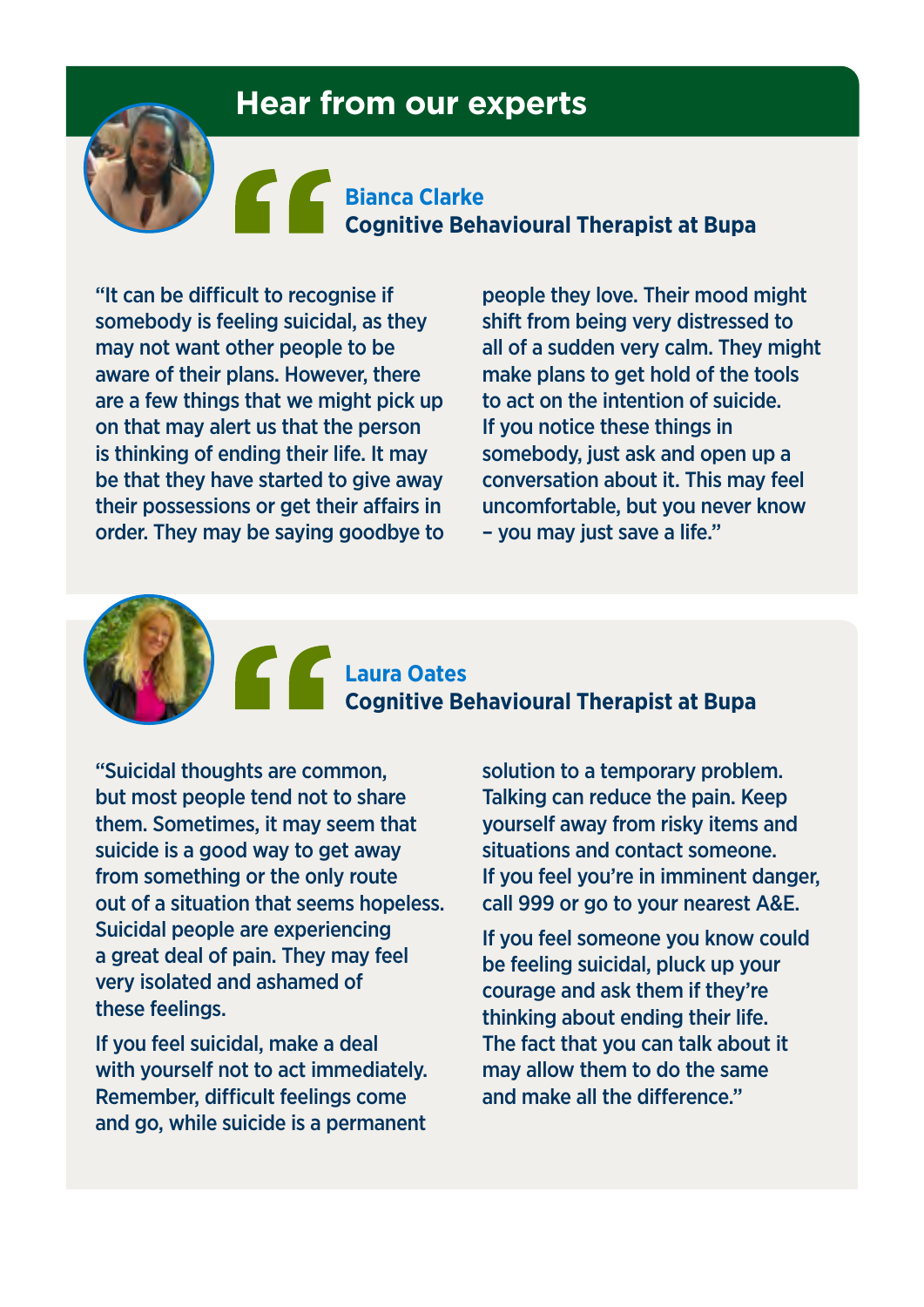## **Mental health support**

If you're struggling with your mental health, you can access lots of support by phone or online.

#### **Are you are Bupa member?**

#### You've got exclusive access to these services



Call **0808 231 6173^** to speak to our mental health support team. If you're concerned about the mental health of any child, you can call **0345 2667 938^^** for support from our Family Mental HealthLine.



We also have a range of online mental health wellness and support services available from SilverCloud. Login to your Bupa Touch account at **bupa.co.uk/touchdashboard** and use the SilverCloud option to review the support available.

#### **Samaritans**

 Call Samaritans for free on **116 123** or email **[jo@samaritans.org](mailto:jo@samaritans.org)** 

#### **CALM**

Campaign Against Living Miserably has a helpline (5pm – midnight) and webchat to support men.

Call **0800 58 58 58** 

#### **Mental Health Foundation**

Mental Health Foundation is a mental health charity that helps people deal with their mental health problems.

#### **Mind**

Mind is a mental health charity with a mission to make sure no one has to face a mental health problem alone.

#### Call **0300 123 3393**

^Lines are open Monday to Friday 8am to 8pm and Saturday 9am to 12:30pm. We may record or monitor our calls.

^^Telephone support between 8am to 6pm Monday to Friday via a dedicated helpline.

Calls may be recorded to maintain the quality of our service.